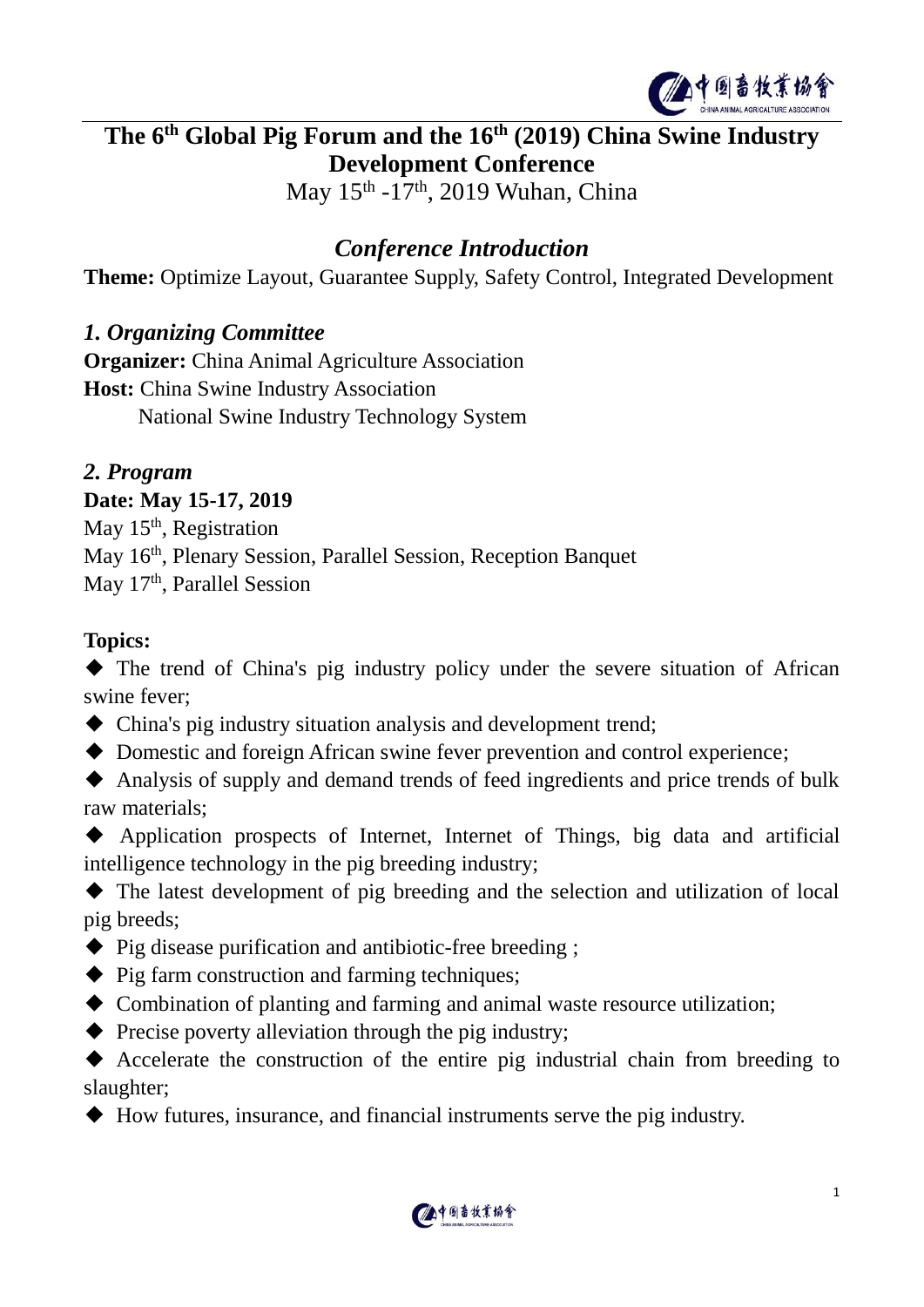

#### **Venue:**

Hotel: InterContinental Wuhan

Add: No.666 Extension of Binjiang Avenue (Qingchuan Avenue) Hanyang District Wuhan China

#### **Conference Language:**

Conference speeches will be conducted in both English and Chinese with simultaneous translation.

#### **Preliminary Program (To be announced)**

#### *3. Registration*

#### **Registration Fees:** US\$200/person

*Registration fees include all conference sessions and materials, meals and all coffee/tea breaks during the forum.* 

#### **How to Register**

Fill in the registration form and send it back to us.

Attendees need to complete the Registration Form and make payments according to the instructions described on the form. Please send the completed registration form by e-mail to [zhaoyining@caaa.cn](mailto:zhaoyining@caaa.cn) and  $gi@caaa.cn$ 

#### **Bank Information**

**A/C holder's name:** CHINA ANIMAL AGRICULTURE ASSOCIATION **A/C No.:** 349356022214 **BANK:** BANK OF CHINA BEIJING SAN YUAN QIAO SUB-BRANCH **ADD:** No, A1, Shuguang Xili,Chaoyang District,Beijing,China **SWIFT code:** BKCH CN BJ 110

### *4. Sponsorship*

The conference marks the 6th global pig event, which will be held 2 days before the largest livestock event in Asia, i.e. China International Animal Husbandry Expo, key Chinese pig producers, representatives from major pig production countries will present at this forum. The Organizing Committee provide various forms of propaganda,

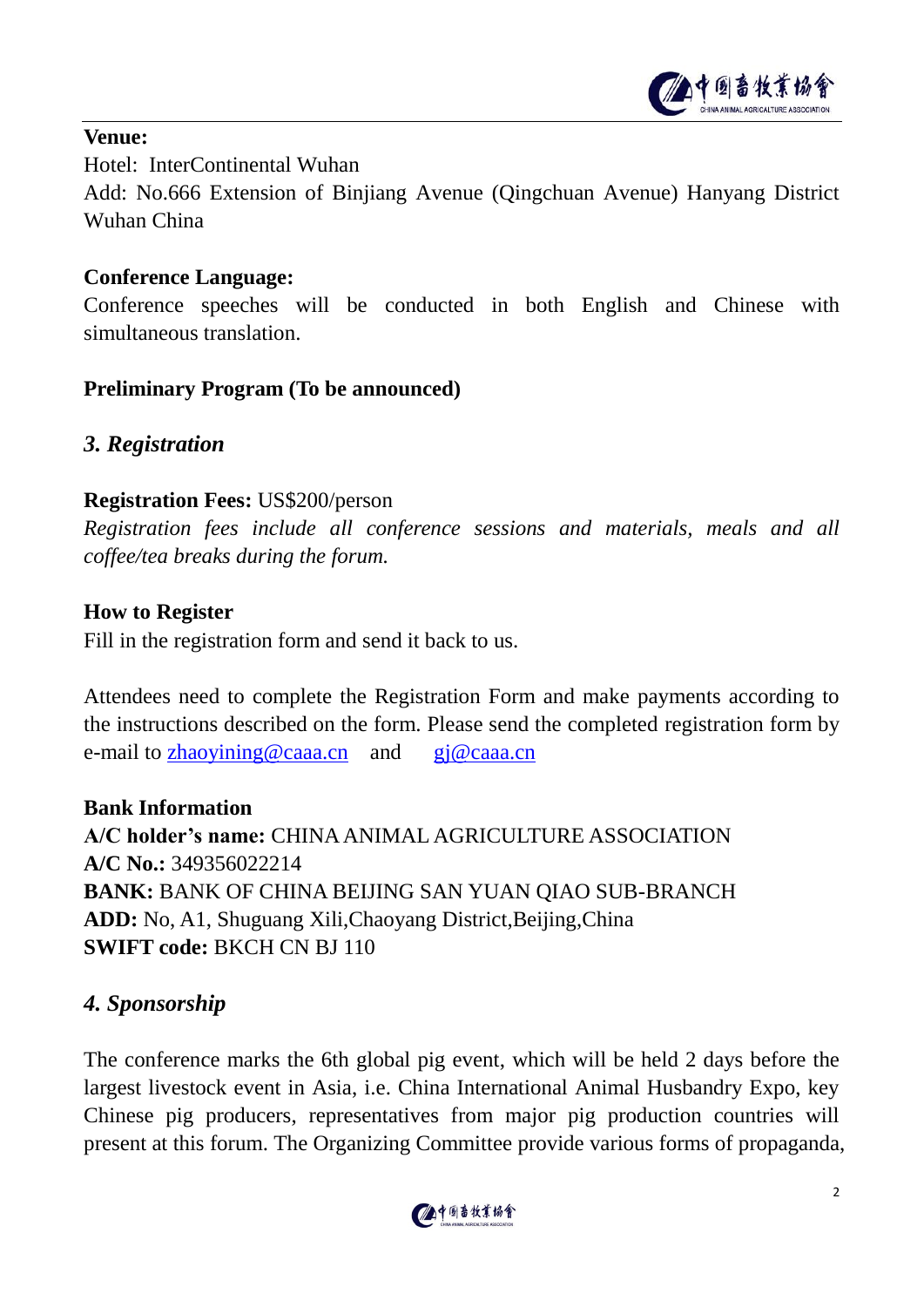

e.g., Diamond sponsors, Platinum sponsors, Gold sponsors, Silver Sponsors, Session sponsors, Banquet Sponsors, Gift Sponsors.

Please contact us for details if you have an interest in these opportunities.

#### *5. Hotel Accommodation*

Hotel: InterContinental Wuhan Add: No.666 Extension of Binjiang Avenue (Qingchuan Avenue) Hanyang District Wuhan China Tel: +86 27 84840000 Website: http://www.inhotel-wuhan.cn/

Price: 550 RMB/Room/Night, please book before April 15th The organizing committee will arrange the accommodation but on the participants' own expense, all participants have to pay the fee to the hotel when check in.

#### *6. Contact Person:*

#### **Mrs. Yining ZHAO, Mr. Qisheng WANG China Animal Agriculture Association**

Room 308, Yangguang Mansion, Xizhimenwai St, Xicheng District, Beijing Mobile: +8613811381006 +8615001278696 E-mail: [zhaoyining@caaa.cn](mailto:zhaoyining@caaa.cn) [gj@caaa.cn](mailto:gj@caaa.cn)

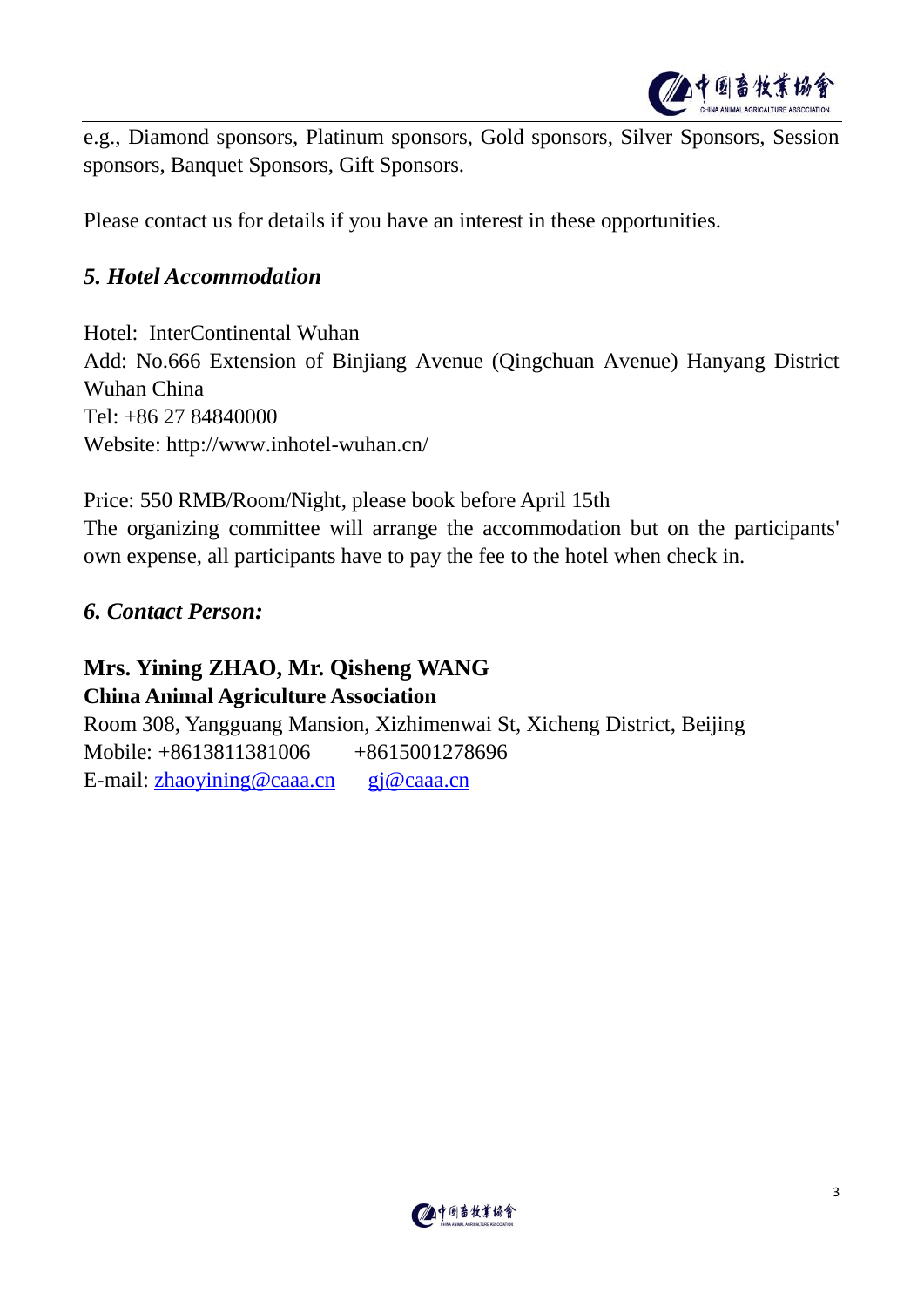

| <b>Registration Form for the 6th Global Pig Forum</b>                                                                                                                         |        |                 |            |                  |                                         |                        |                        |                                  |  |
|-------------------------------------------------------------------------------------------------------------------------------------------------------------------------------|--------|-----------------|------------|------------------|-----------------------------------------|------------------------|------------------------|----------------------------------|--|
| <b>Company Name</b>                                                                                                                                                           |        |                 |            |                  |                                         |                        |                        |                                  |  |
| <b>Address</b>                                                                                                                                                                |        |                 |            |                  |                                         |                        | <b>Company Website</b> |                                  |  |
| <b>Business Scope (Tick "</b><br>$\sqrt{'}$ lease)                                                                                                                            |        | <b>Breeding</b> | Equipment  | Animal<br>Health |                                         | Information<br>Service |                        | Research<br>Institute&College    |  |
|                                                                                                                                                                               |        | Feed            | Government | Others           |                                         |                        |                        |                                  |  |
| Name                                                                                                                                                                          | Gender | Title<br>Tel.   |            |                  | Fax                                     | Mobile                 |                        | E-mail                           |  |
|                                                                                                                                                                               |        |                 |            |                  |                                         |                        |                        |                                  |  |
|                                                                                                                                                                               |        |                 |            |                  |                                         |                        |                        |                                  |  |
|                                                                                                                                                                               |        |                 |            |                  |                                         |                        |                        |                                  |  |
| * Room Reservation(Pls indicate the number of rooms you need), 550 RMB/room/night, please book before April 15 <sup>th</sup> )                                                |        |                 |            |                  |                                         |                        |                        |                                  |  |
| May.15                                                                                                                                                                        |        |                 |            |                  | May.16                                  |                        |                        |                                  |  |
|                                                                                                                                                                               |        |                 |            |                  |                                         |                        |                        |                                  |  |
| * Conference Registration Fee: 200\$/person                                                                                                                                   |        |                 |            |                  | <b>Number of</b><br><b>Participants</b> |                        |                        | <b>Total Registration</b><br>Fee |  |
| A/C holder's name: CHINA ANIMAL AGRICULTURE ASSOCIATION<br><b>Bank</b><br>A/C No.: 349356022214<br><b>Information</b><br>Bank: BANK OF CHINA BEIJING SAN YUAN QIAO SUB-BRANCH |        |                 |            |                  |                                         |                        |                        |                                  |  |